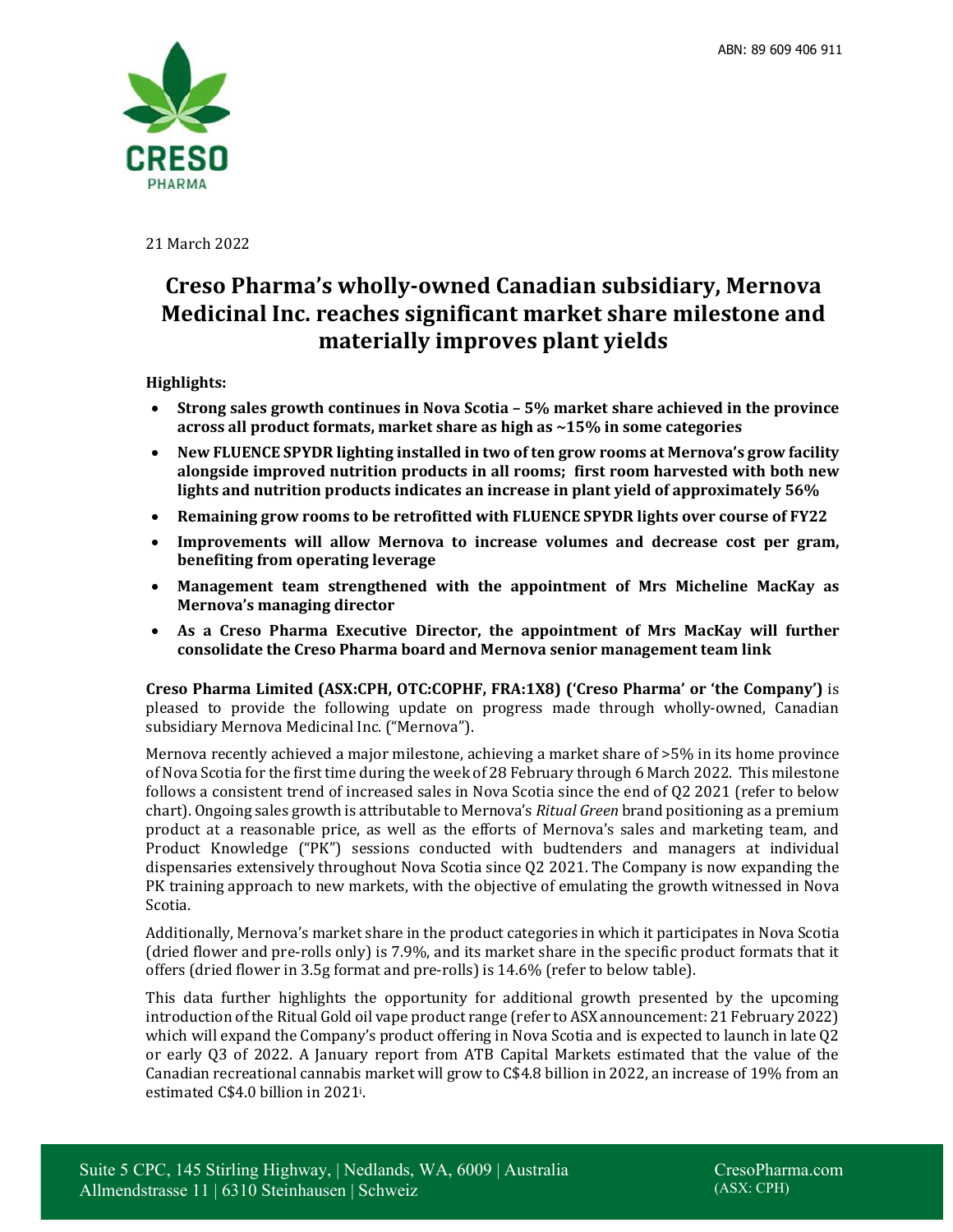



28-Jun-21 26-Jul-21 30-Aug-21 27-Sep-21 25-Oct-21 29-Nov-21 27-Dec-21 31-Jan-22 28-Feb-22 **Retail Sales for Week Ended** 

### **Figure 1: Mernova Weekly Sales in Nova Scotia at Retail (C\$000s)**

| Retall Jails - Week VI Feb 40 - Martii 0 4044 |              |                    |         |
|-----------------------------------------------|--------------|--------------------|---------|
|                                               | Mernova      | <b>Nova Scotia</b> | Mernova |
| <b>Product Format</b>                         | <b>Sales</b> | <b>Sales</b>       | Share   |
| All Products                                  | \$98.371     | \$1,934.761        | 5.1%    |
| Dried Flower & Pre Roll Only                  | \$98.371     | \$1.252.385        | 7.9%    |
| Dried Flower (3.5g) & Pre Roll Only           | \$98.371     | \$673,593          | 14.6%   |

#### **Retail Sales - Week of Feb 28 - March 6 2022**

### **Figure 2: Analysis of Nova Scotia Retail Market Share by Category, for Week Ended 6 March 2022**

Separately, Mernova personnel have also progressed several initiatives to further improve its growing process to increase plant yield and quality. These activities consisted of investments in higher quality nutrition products, irrigation system upgrades and new FLUENCE SPYDR lighting.

The Company has completed its first harvest and drying process of a batch of its high-THC Black Mamba strain from a growing room with both the new lighting and nutrition products. The total yield of trimmed dried flower from this batch was a 56% increase in yield vs. the average of the 14 previous batches of Black Mamba harvested prior to the new lighting and nutrition.

The new lighting has now been installed in two grow rooms in the facility with the remainder of the rooms expected to be retrofitted over the course of FY2022. Upsurge in yield not only increases the total product available for sale, but also reduces the cost of growing on a per gram basis, given a high proportion of fixed costs within the growing process.

To underpin the Company's rapid upward trajectory, recently appointed Creso Pharma Executive Director Mrs Micheline MacKay has also been appointed the Managing Director of Mernova. This provides a stronger link between the Creso Pharma board and the senior management team at Mernova.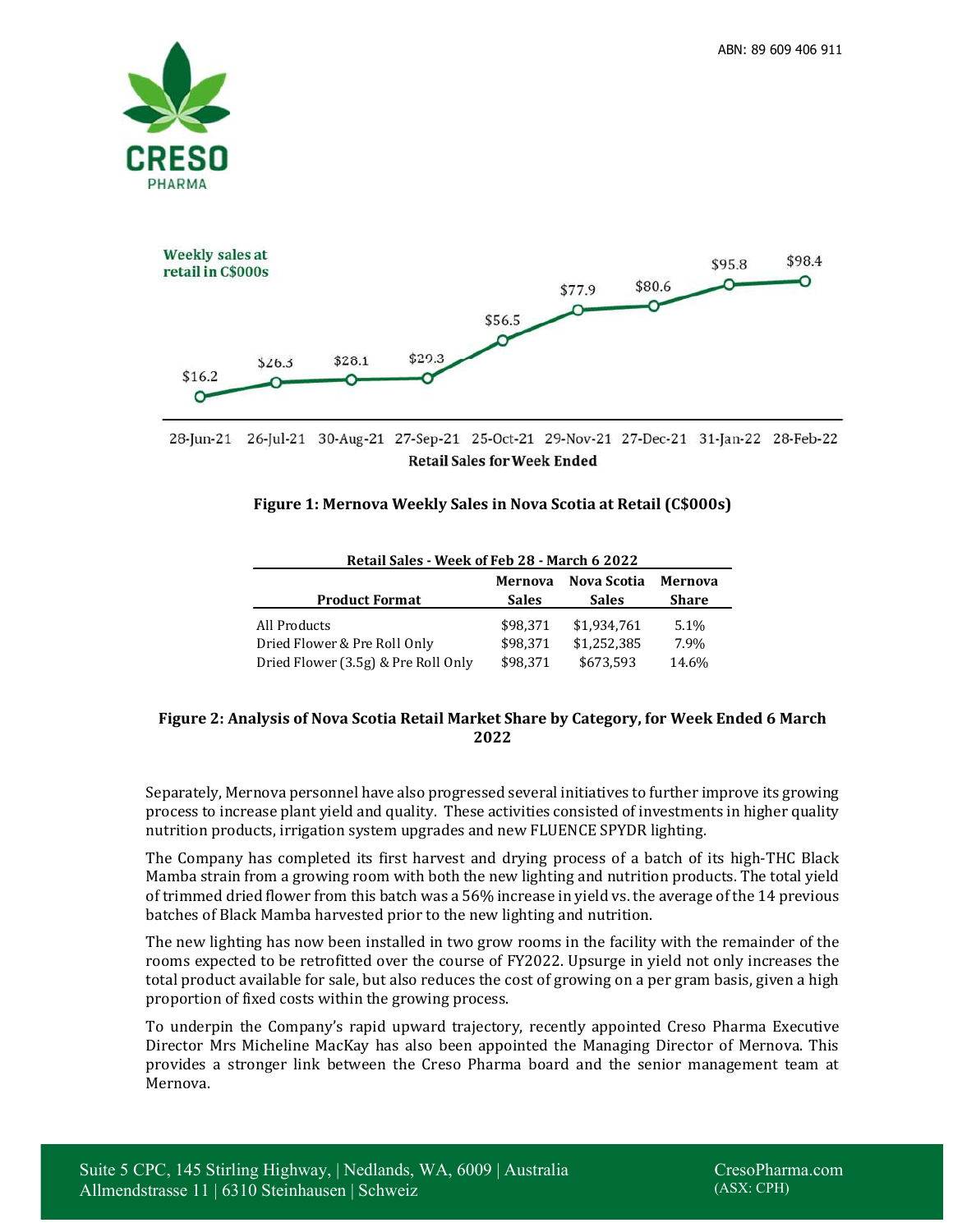

Mrs MacKay has 22 years of experience in regulatory environments, including pharmaceuticals, medical devices, and government regulated industries. Her appointment will see her managing all business aspects for Mernova, and overseeing all operational areas including strategy, budgeting, forecasting, tracking and growth.

**CEO and Managing Director, Mr William Lay said:** *"I'm incredibly encouraged by the progress our team has made with sales in Nova Scotia. To reach ~15% market share within certain sub-categories is a testament to the quality of our products, and the hard work and dedication of our production staff and sales and marketing team. We look forward to taking our successful Nova Scotia approach and methodologies to other markets as we target further sales growth. These figures also highlight the opportunity presented by the Ritual Gold oil vape range which will come to market later this year.* 

*"Separately, I'm very pleased to see the ongoing improvements to our growing processes leading to such a significant increase in crop yield. By improving these processes, we will be able to take advantage of operating leverage as we push towards profitability in this business unit, which I view as a critical key performance indicator."* 

*"I'd also like to congratulate Micheline on her new role within Mernova. Micheline has been a strong contributor to our business over the last few years, has a tremendous work ethic and is the ideal person to lead the continued growth of this business unit."* 

**-Ends-**

# **Authority and Contact Details**

This announcement has been authorised for release by the Disclosure Committee of the Board of Directors of Creso Pharma Limited.

For further information, please contact:

# **Investor Enquiries**

Creso Pharma Limited E: info@cresopharma.com P: +61 (0) 497 571 532

# **About Creso Pharma**

Creso Pharma Limited (ASX:CPH) brings the best of cannabis to better the lives of people and animals. It brings pharmaceutical expertise and methodological rigor to the cannabis world and strives for the highest quality in its products. It develops cannabis and hemp derived therapeutic, nutraceutical, and lifestyle products with wide patient and consumer reach for human and animal health.

Creso Pharma uses GMP (Good Manufacturing Practice) development and manufacturing standards for its products as a reference of quality excellence with initial product registrations in Switzerland. It has worldwide rights for a number of unique and proprietary innovative delivery technologies which enhance the bioavailability and absorption of cannabinoids. To learn more please visit: www.cresopharma.com

#### **Creso Pharma offices:**